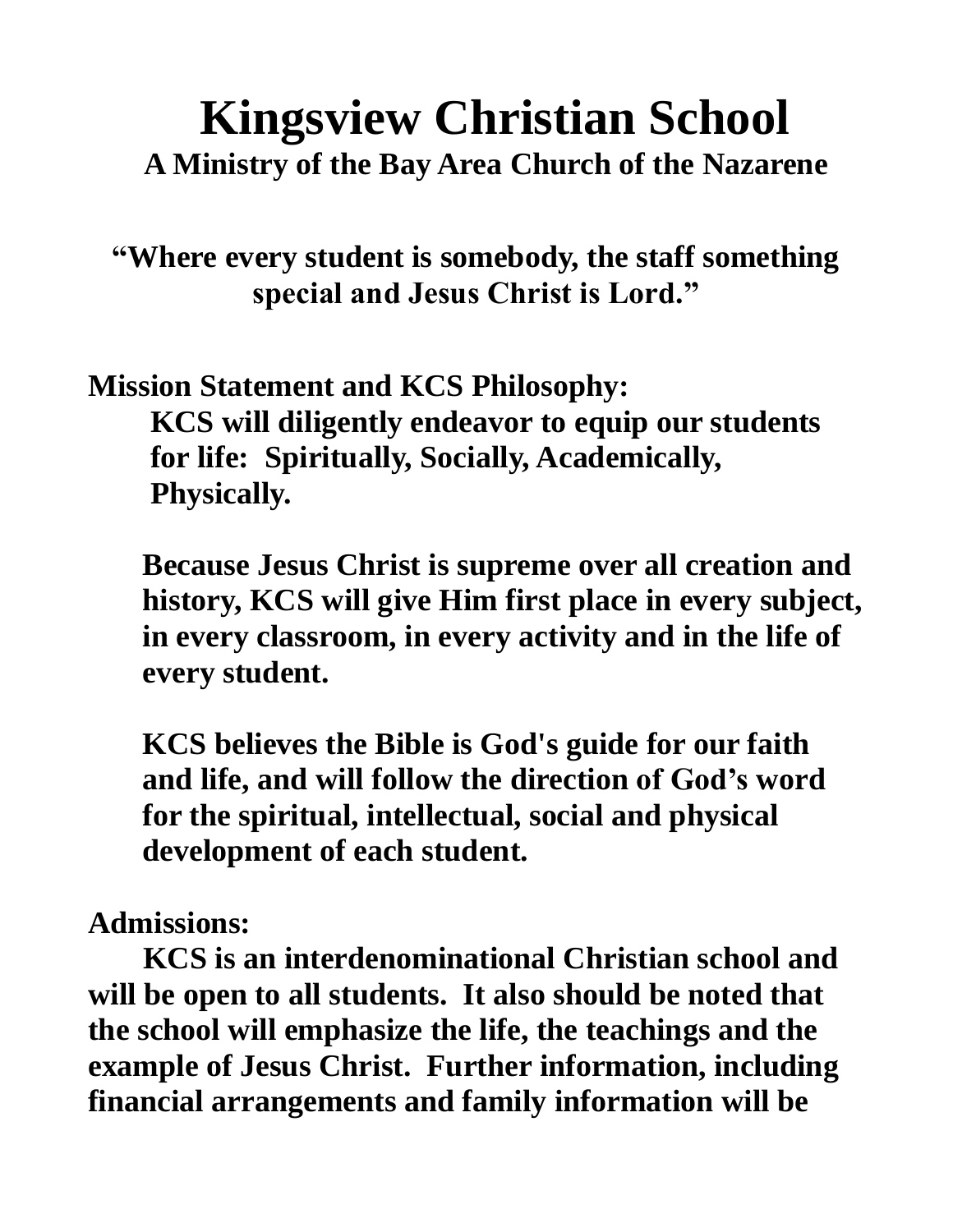**found in the KCS application forms.**

#### **Teachers and Curriculum:**

**KCS teachers and the school are licensed either through the state of Oregon or the Association of Christian Schools International (ACSI). There are qualified aides in every classroom and the average number of students per classroom is under fifteen.**

**KCS uses the state-approved, Christian-oriented Bob Jones curriculum which closely follows the curriculum used in local elementary schools. Age-appropriate Bible is taught at every level.** 

### **Evaluation of student work:**

**KCS evaluates each student each twelve-week term. Grades are age-appropriate and indicate student progress and active participation in the educational process. Every six weeks during each term there will be "Progress Reports" given as to alert parents to a lack of "progress" being made. After the first six weeks and six weeks before school ends, progress reports will be in the form of parent/teacher conferences. Let it be noted that any parent at any time is encouraged to contact their child's teacher for any reason. KCS and parents need to work together to assure the best education for your child.**

#### **"Participation Evaluation":**

**Each student will receive a "Participation" evaluation which will include the student's respect for self, staff,**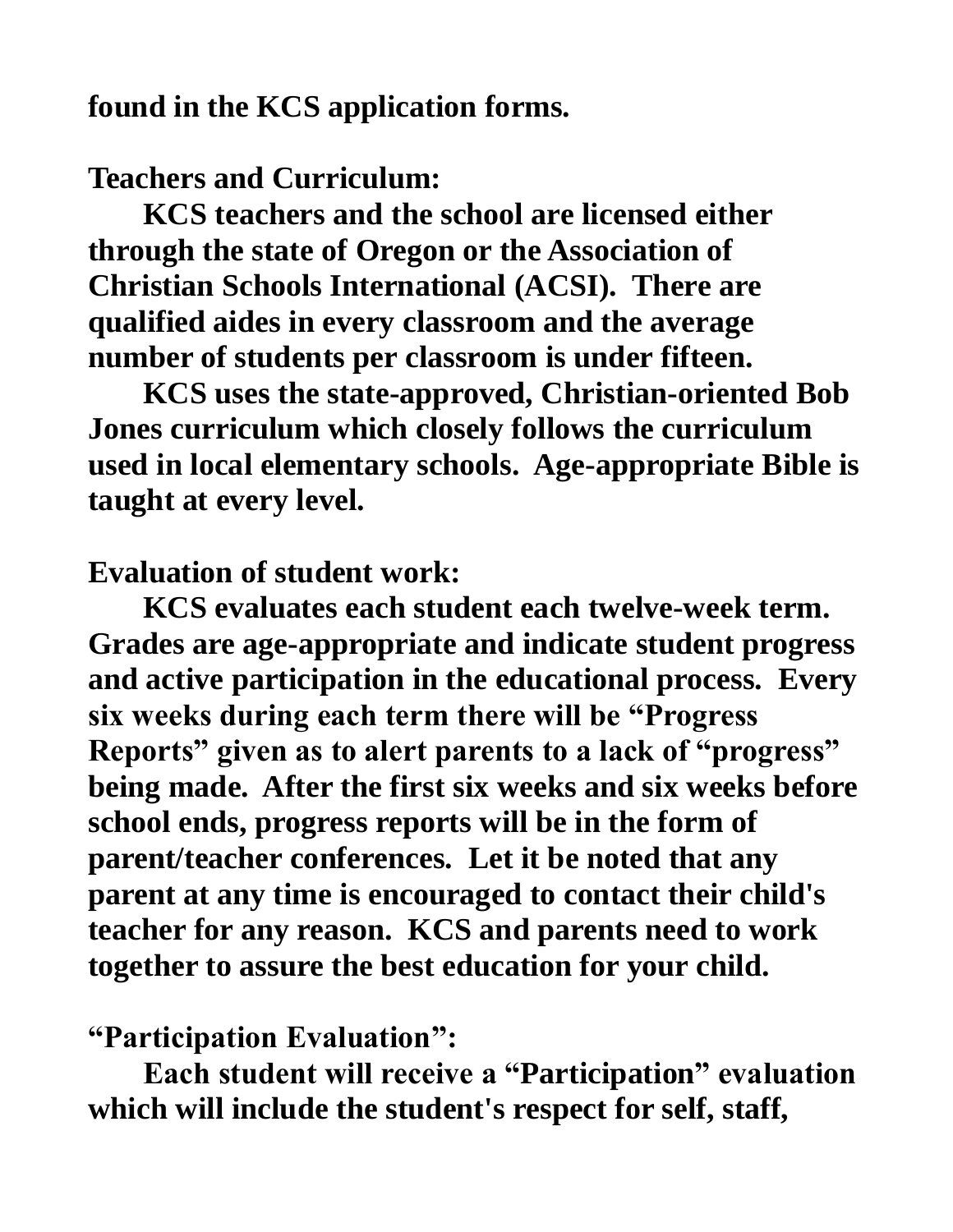**fellow students, and the learning process. That evaluation will also include effort being made to reach potential, participation, involvement, attitude, attendance and tardiness.** 

#### **Academic Expectations:**

**KCS expects every student, as cheerfully as possible and to the best of their ability, to complete every assignment given with whatever assistance needed from teachers and/or his/her parents. Failure to do so will be considered in evaluation and may be subject to being submitted late with reduced credit.**

## **Discipline Policy:**

**KCS expects its students to do as asked by staff immediately without argument. Discipline begins first with the classroom teacher, next with the administration and the student and finally with the administration and parents. We encourage students to solve discipline difficulties by themselves with staff if possible. Behaviors that put anyone in danger or are disruptive to the educational process will be dealt with immediately. There will be no corporal or threat of corporal punishment at KCS. In some rare and extreme cases some students may be asked to continue their education where it might be a better fit for them. If there is a feeling of unfairness, the administration is readily available to students and parents, or if need be, the KCS Advisory Board can be made available.**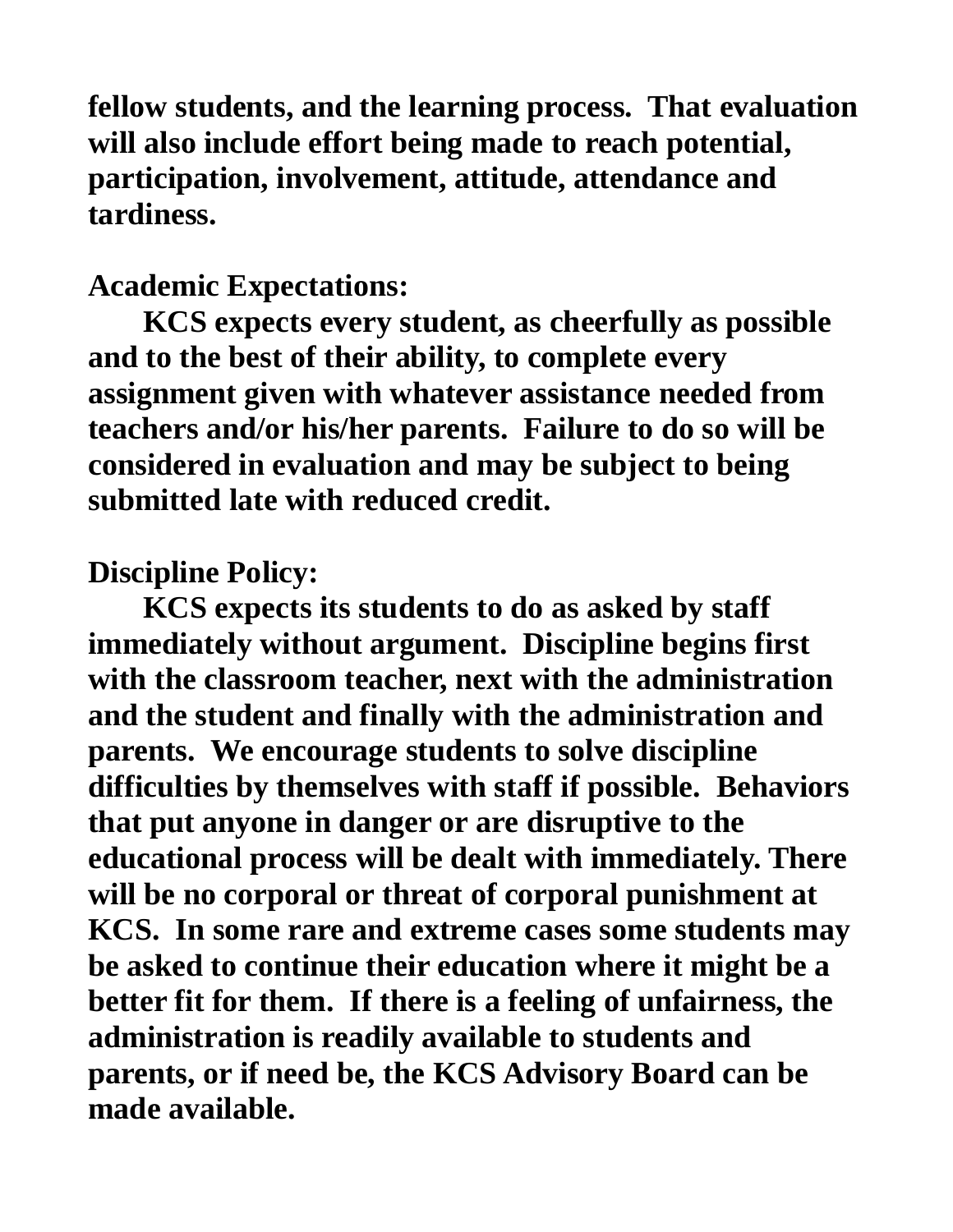## **Dress Code:**

**KCS expects all students to dress appropriately at all times. Modesty, cleanliness and safety are major considerations in appropriate dress. At weekly chapel, students are expected to wear dresses/skirts or collared shirt and ties. Appropriateness will be determined by administration in conjunction with parents.**

# **Activities:**

**KCS has many, varied activities. Students are encouraged to participate in all field trips, celebrations, all-school programs, chapels, fundraising and charitable activities. There is much more to education than just the classrooms. Parents are encouraged and needed to help make these activities successful. Parents working closely with students will need a background check.**

# **Medication:**

**KCS is available to disperse student prescribed and other medicines as allowed by parents. It is expected that parents will provide medical information and maintain an adequate supply of prescription medication. Please have prescription medicine in original bottles complete with instructions. Non-prescription medicine will not be dispersed without first calling home.**

# **Extended Care:**

**KCS will offer, as a service, extended care for students from the time school ends until 5:30 P.M. There may be**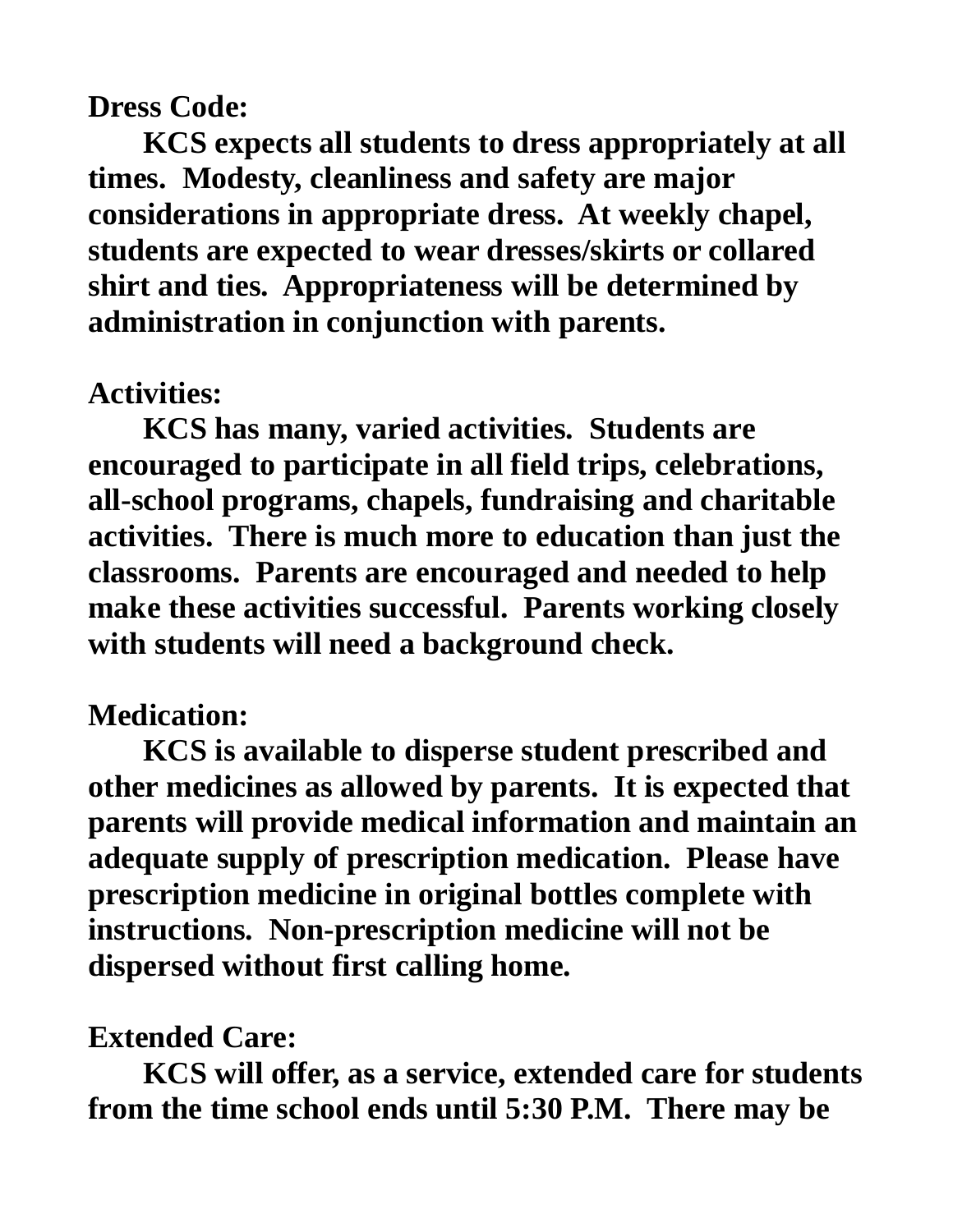**morning extended care depending on the school schedule. Extended Care will be billed separately from tuition.** 

## **Attendance:**

**KCS realizes absences and tardies can affect a child's learning process and may cause disruption of the school day for the school. Knowing that there are times when absences and tardies are necessary and beneficial, KCS encourages parents to have their children in school on a regular basis. Assignments, of course, will be made available for those missing.**

**Special Services:**

**KCS has a highly qualified reading/special education specialist who works daily with our students. This specialist also tests every student K-6 to monitor progress and areas of need. South Coast ESD and North Bend School District 13 are available for speech, learning disabilities, educational evaluation and instruction. All students K-8 are administered national achievement testing. The results are shared with teachers and parents only.**

#### **School Safety:**

**KCS considers school safety its highest priority. The campus is security fenced and equipped with multiple security cameras. Drills for fire, earthquake, tsunami, and lock-downs are held periodically. Safety in all aspects of our school are emphasized continually at KCS.**